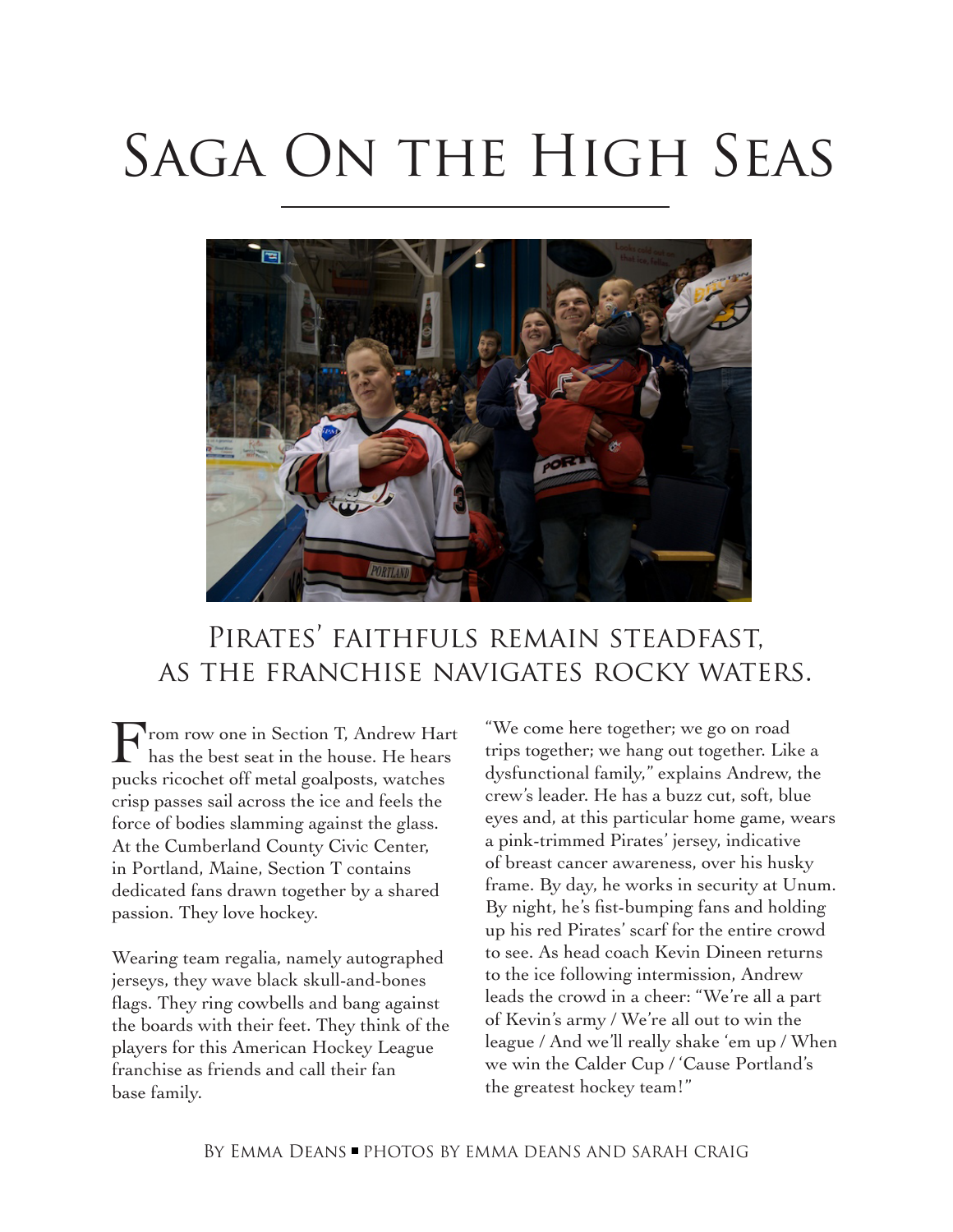## **Looking For Loot**

It's a cheer fans feared wouldn't be heard within the stands next season. The Pirates' lease with the civic center was set to expire April 30, creating anxiety among Section T devotees. While Managing Owner/ CEO Brian Petrovek negotiated for contract changes, he also scouted lucrative offers from behind enemy lines, considering relocation to Albany, New York, whose River Rats were sold to North Carolina. Petrovek used the offer as leverage to express his desire for a long-term lease and renovations to Portland's aged civic center, telling Albany's *Times Union*, "You've got to have amenities…

you have to have those revenue streams that help fill out the model."

Pirates' fans argued in favor of salvaging the rink. Seasonticket-holder Sheila Dobrowolski explained, "It's an older building but it's a building full of hockey history. Brian Burke, who is General Manager of team USA in the Olympics, played his one professional season in this building. For it to go by the wayside because [nobody] wants to give an inch is really pathetic."

## with short, silver hair, sits two seats over from Andrew in Section T. Cynthia explains, "When I wanted a ticket and they sold me one for this area, they thought I'd probably never come back, but I just loved the amount of energy that was expended down here. So I'm still here three years later." As smells of beer and soft baked pretzels waft from the concession stands and linger

Andrew grew up in Minnesota where,

"you're basically born on skates." He played hockey a little himself but "was never very good at it." Like many minor league hockey fans, he's formed a community at the arena. Cynthia Reed-Workinan, a grandmother



*"It's a matter of civic pride," Andrew says. The Pirates mean "as much to the city as, say, the Bruins mean to Boston."*

among the crowd, rock music blares across the arena in-between plays and following goals. For Marcus Payne, that means letting loose. Affectionately dubbed "The Dancing Usher" and "Mayor of Section T," he dresses in the required security uniform: a long-sleeved, navy blue shirt, tan khakis and red baseball cap. A spiraled headset tucks behind his ear. "I've been encouraged by management over the years to dance a little bit less than I do, " Marcus

explains. "I just feel the music and I can't really not dance." He scratches his scruffy beard and laughs. "For the most part, people seem to enjoy it."

As far as Marcus is concerned, "Portland has always been a hockey town." Before the Pirates moved to Portland in 1993, the Maine Mariners skated this ice, capturing

## **All Hands on Deck**

 Outside the civic center on February 23, Andrew rallied his gang of buccaneers. In cold, misty air they carried signs pleading: "Save Our Pirates."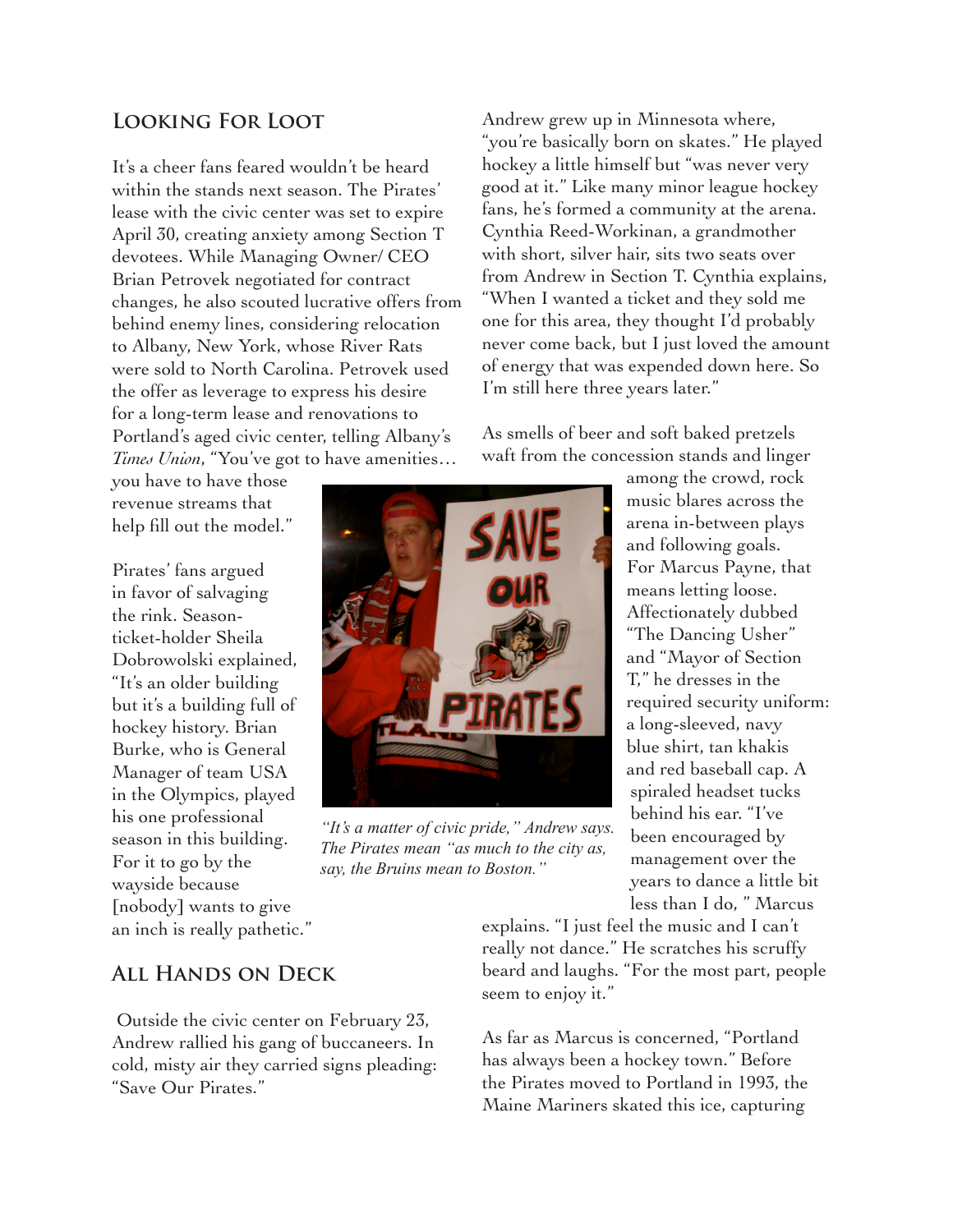

*It's one big family in Section T.*

the Calder Cup Championship three times in the late seventies, early eighties. Chris Kirby, who has been coming to games for years, explains, "To have the Pirates carrying on the tradition is fantastic. To lose that would be devastating."

When he first heard of the potential relocation, Andrew organized an online network of fan support, creating a Facebook group for discussions about the franchise's future. He says the team "deserves to be supported. It's not the players' fault what's going on… it's management that needs to been shown the anger."

### **Steering Towards A Horizon**

While rumors floated around the league, Portland played the negotiating game well into March, keeping fans on edge. February's all-time franchise record of 11-straight wins gave way to a slump. Andrew traveled to Connecticut and New York only to witness three straight losses. Then, a badly sprained

ankle benched standout goalie Jhonas Enroth. The team's frustrations on the ice paralleled the fans' frustrations in the stands.

Finally, Saint Patrick's Day brought luck to the community: Petrovek signed a two-year lease extension.

Head coach Kevin Dineen welcomed the news. Dineen moved his family to Maine five years ago to join the organization. He comments, "I think the way you really rate a place where [you've lived] is the quality of people you've met…we've found really sincere people." Of all the cities he's lived in, "Portland, you know, may have moved to the top of the list."

Andrew explains that it is "a big relief" to hear the good news of the lease extension and "months of speculation have all ended." Had the Pirates' contract not been renewed, it would have meant "disappointment" and "there would have been a lot of good history lost in the city…it would have been a shame."